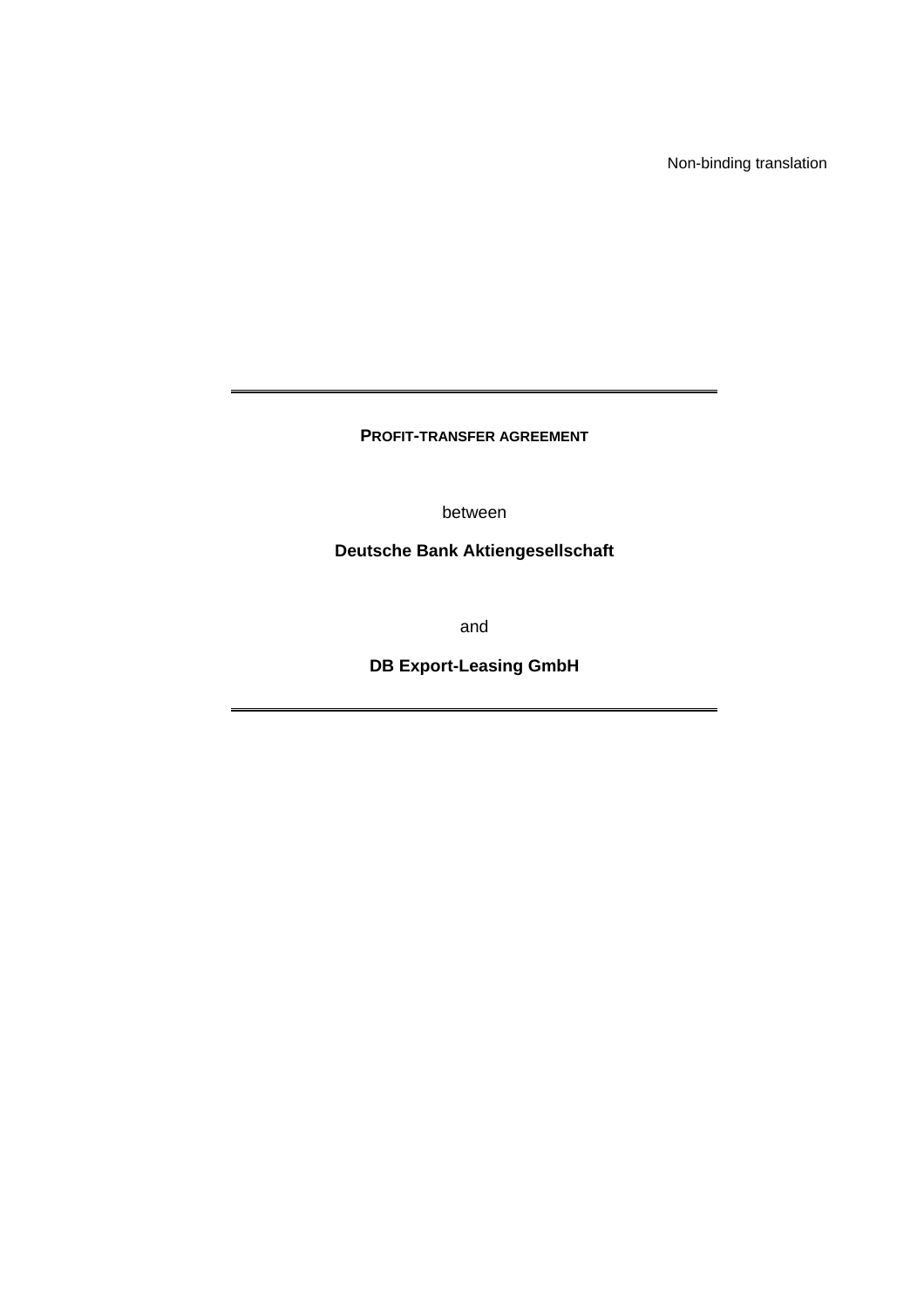# **PROFIT-TRANSFER AGREEMENT**

#### **between**

1. Deutsche Bank Aktiengesellschaft with its headquarters in Frankfurt am Main, entered in the Commercial Register of the District Court of Frankfurt am Main with the number HRB 30 000,

(referred to hereinafter as the **"Parent Company"**)

### **and**

2. DB Export-Leasing GmbH with its headquarters in Frankfurt am Main, entered in the Commercial Register of the District Court of Frankfurt am Main with the number HRB 19884,

(referred to hereinafter as the **"Subsidiary Company"**)

### **Preamble**

A profit-transfer agreement has been in place between the Parent Company and the Subsidiary Company since October 2, 1985, which has applied retroactively since January 1, 1985. The agreement was amended on April 10, 1989 and entered in the Commercial Register for the Subsidiary Company on August 29, 1989. This agreement is hereby amended and completely rewritten as follows:

### **§ 1 PROFIT TRANSFER**

 The Subsidiary Company undertakes to pay all of its profits to the Parent Company for the term of this agreement. The scope of profit transfer shall be governed, in addition to and with precedence over § 3 of this agreement, by § 301 of the German Stock Corporation Act in its from time to time applicable version.

### **§ 2 ABSORPTION OF LOSSES**

 For the duration of the agreement, the Parent Company shall be obliged to absorb the Subsidiary Company's losses in accordance with all the provisions of § 302 of the German Stock Corporation Act in its from time to time applicable version.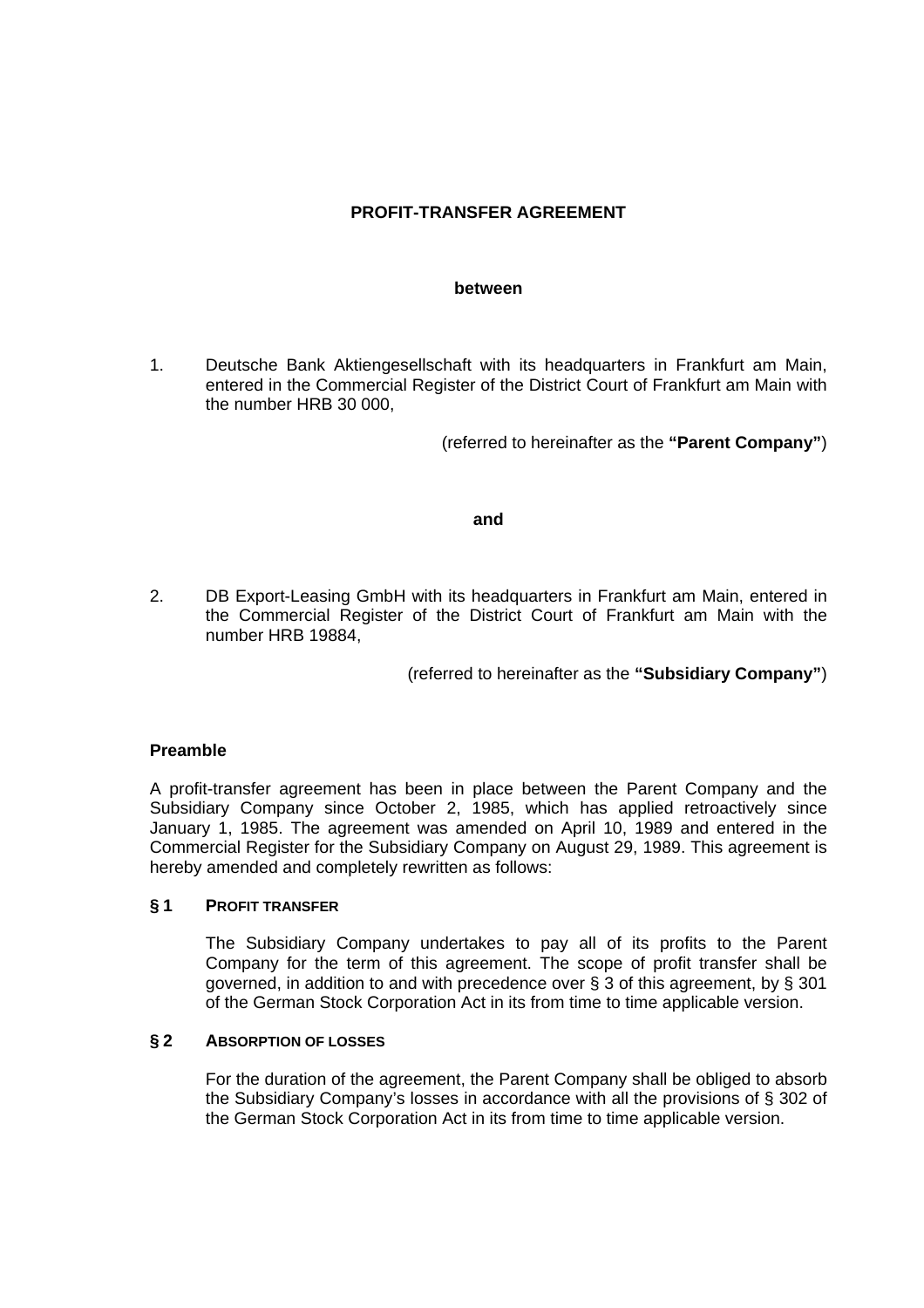## **§ 3 ESTABLISHMENT AND LIQUIDATION OF RESERVES**

- 3.1 The Subsidiary Company may, with the agreement of the Parent Company, place amounts from annual net profit into revenue reserves (§ 272 Para. 3 of German Commercial Code) with the exception of legal reserves, provided this is permitted by commercial law and is economically justified on the basis of a reasonable commercial assessment. Other revenue reserves as defined in § 272 Para. 3 of German Commercial Code established during the term of this agreement on the request of the Parent Company must be liquidated and used to reconcile an annual loss or be transferred as profit.
- 3.2 The transfer of amounts from the liquidation of capital reserves or from revenue reserves and profit carried forward before this agreement comes into force shall be prohibited.

## **§ 4 COMING INTO EFFECT, TERM AND TERMINATION**

- 4.1 In order to come into effect, this agreement requires the approval of the Parent Company's general meeting and the Subsidiary Company's shareholders' meeting.
- 4.2 The agreement came into effect, in its amended version of 1989, with its entry in the Subsidiary Company's Commercial Register on August 29, 1989, and has applied retroactively since January 1, 1989. The present amended version of the profit-transfer agreement shall come into effect with its entry in the Subsidiary Company's Commercial Register and apply retroactively from the start of the Subsidiary Company's financial year, in which the amendment becomes effective.
- 4.3 The agreement shall be concluded for an indefinite period, however, it shall apply until 31.12.2014 at the earliest, and/or, where the amendment is only entered in the Commercial Register after 31.12.2010, until five years after the end of the Subsidiary Company's financial year, in which the amendment retroactively came into effect (minimum term). By giving twelve months' notice, the agreement may be terminated in writing for the first time at the end of the minimum term, and thereafter at the end of a financial year.
- 4.4 This agreement may be terminated with immediate effect, at any time, where there is substantial cause. Substantial causes shall be seen, in particular, in case of the sale or contribution of the holding by the Parent Company, the merger, division or liquidation of the Parent Company or the Subsidiary Company.

## **§ 5 SEVERABILITY CLAUSE**

Should one or more of the provisions of this agreement be or become invalid, ineffective or unenforceable, in whole or part, the validity or enforceability of the other provisions thereof shall remain unaffected by this. The invalid, ineffective or unenforceable provision shall be deemed to have been replaced by an effective and enforceable provision, which as closely as possible legally and economically corresponds to the definite or possible intentions of the parties when concluding